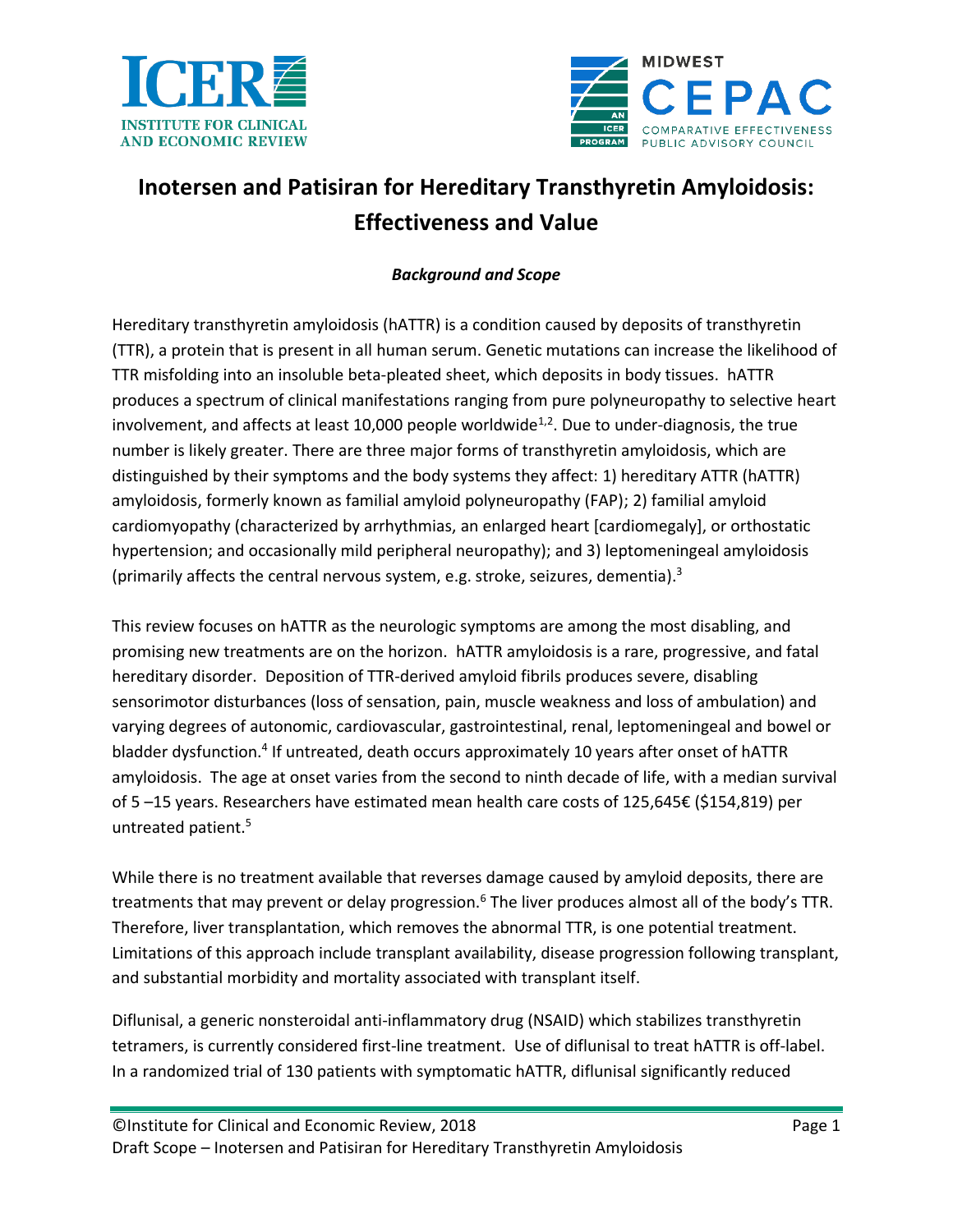progression of neurologic impairment at two years and preserved quality of life compared to placebo. 7

Tafamidis, a TTR stabilizer administered orally once daily, is the only medicine approved to delay disease progression in hATTR, and is approved in the European Union and several South American and Asian countries.<sup>8-10</sup> However, the US FDA did not approve its use during a filing in 2012, due to limited efficacy data.<sup>11</sup> In addition, there are two investigational agents currently under FDA review for hATTR: patisiran (Alnylam Pharmaceuticals) and inotersen (Ionis Pharmaceuticals). Patisiran is an RNA interference therapeutic.<sup>[12,](#page-8-2)[13](#page-8-3)</sup> An IV infusion, patisiran suppresses the production of both mutant and nonmutant forms of TTR. Inotersen is an antisense oligonucleotide (ASO) that complements exactly the messenger RNA (mRNA) that encodes for TTR. A once weekly subcutaneous injection, inotersen binds the mRNA leading to degradation of TTR by RNAase. In Phase III clinical trials, both agents improved measures of neuropathy impairment, the primary study outcome. Secondary endpoints included body mass index (BMI) and albumin levels (a measure of nutritional status), as the product of serum albumin concentration and BMI correlates with survival in hATTR.<sup>14</sup> Measures of cardiac function were among exploratory outcomes in the trials.

As the first agents targeting the underlying pathophysiology of hATTR, clinical interest in the use of patisiran and inotersen is likely to be high. However, there may be uncertainties related to the translation of surrogate outcomes to longer-term clinical benefit, the durability of such benefit, potential harms of treatment, and the costs associated with the use of these medications. All stakeholders will therefore benefit from a comprehensive review of the comparative clinical effectiveness, safety, and economic impact of patisiran and inotersen relative to standard care for hATTR.

# **Stakeholder Input**

This draft scoping document was developed with input from diverse stakeholders, including patients and their families, patient advocacy groups, clinicians, researchers, and manufacturers of the agents of focus in this review. This document incorporates feedback gathered during preliminary calls with stakeholders and open input submissions from the public. Patients, patient advocates and researchers have conveyed that hATTR is a devastating illness that profoundly impacts all aspects of quality of life. Patients with hATTR are frustrated by loss of independence, the impact on family life (caring for older family members and worrying about children), and their inability to work. Patients also voice concern that there are currently no treatments approved in the US specifically for hATTR. Current off-label treatments are of limited efficacy, and patients often have difficulty travelling to a small number of Amyloid Centers of Excellence at academic medical centers in the US to receive treatment. A final scoping document will be posted following a threeweek public comment period. ICER looks forward to continued engagement with stakeholders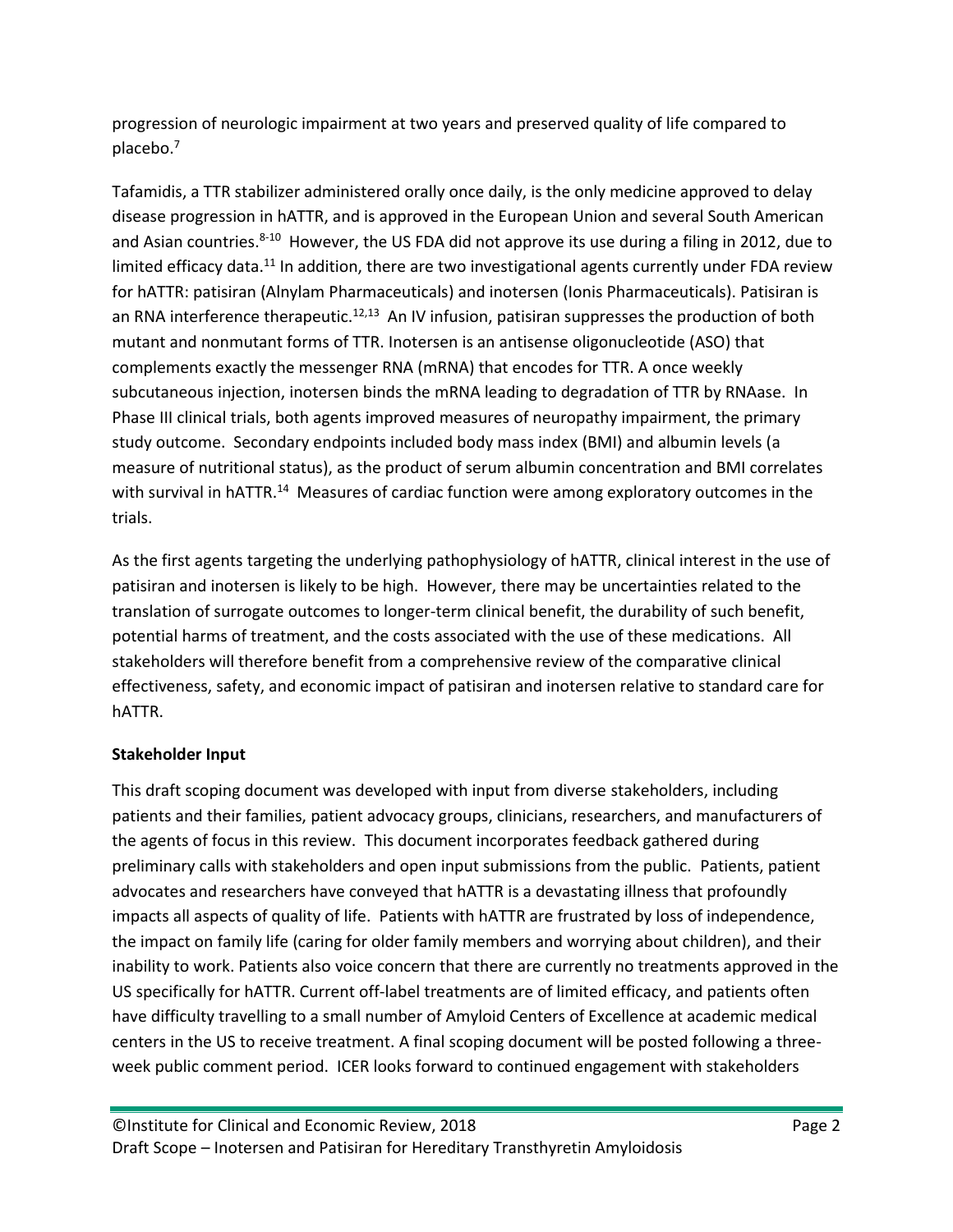throughout its review and encourages comments to refine our understanding of the clinical effectiveness and value of preventive treatments.

# **Report Aim**

This project will evaluate the health and economic outcomes of patisiran and inotersen for hATTR. The ICER value framework includes both quantitative and qualitative comparisons across treatments to ensure that the full range of benefits and harms - including those not typically captured in the clinical evidence such as innovation, public health effects, reduction in disparities, and unmet medical needs - are considered in the judgments about the clinical and economic value of the interventions.

# **Scope of Clinical Evidence Review**

The proposed scope for this assessment is described on the following pages using the PICOTS (Population, Intervention, Comparators, Outcomes, Timing, and Settings) framework. Evidence will be abstracted from randomized controlled trials as well as high-quality systematic reviews; highquality comparative cohort studies will be considered, particularly for long-term outcomes and uncommon adverse events. Our evidence review will include input from patients and patient advocacy organizations, data from regulatory documents, information submitted by manufacturers, and other grey literature when the evidence meets ICER standards (for more information, see [https://icer-review.org/methodology/icers-methods/icer-value-assessment-framework/grey](https://icer-review.org/methodology/icers-methods/icer-value-assessment-framework/grey-literature-policy/)[literature-policy/\)](https://icer-review.org/methodology/icers-methods/icer-value-assessment-framework/grey-literature-policy/).

All relevant evidence will be synthesized qualitatively or quantitatively. Wherever possible, we will seek out head-to-head studies of the interventions and comparators of interest. Data permitting, we will also consider combined use of direct and indirect evidence in network meta-analyses of selected outcomes. Full details regarding the literature search, screening strategy, data extraction, and evidence synthesis will be provided after the finalized scope in a research protocol published on the Open Science Framework website [\(https://osf.io/7awvd/\)](https://osf.io/7awvd/).

# **Analytic Framework**

The general analytic framework for assessment of therapies for hATTR is depicted in Figure 1.1.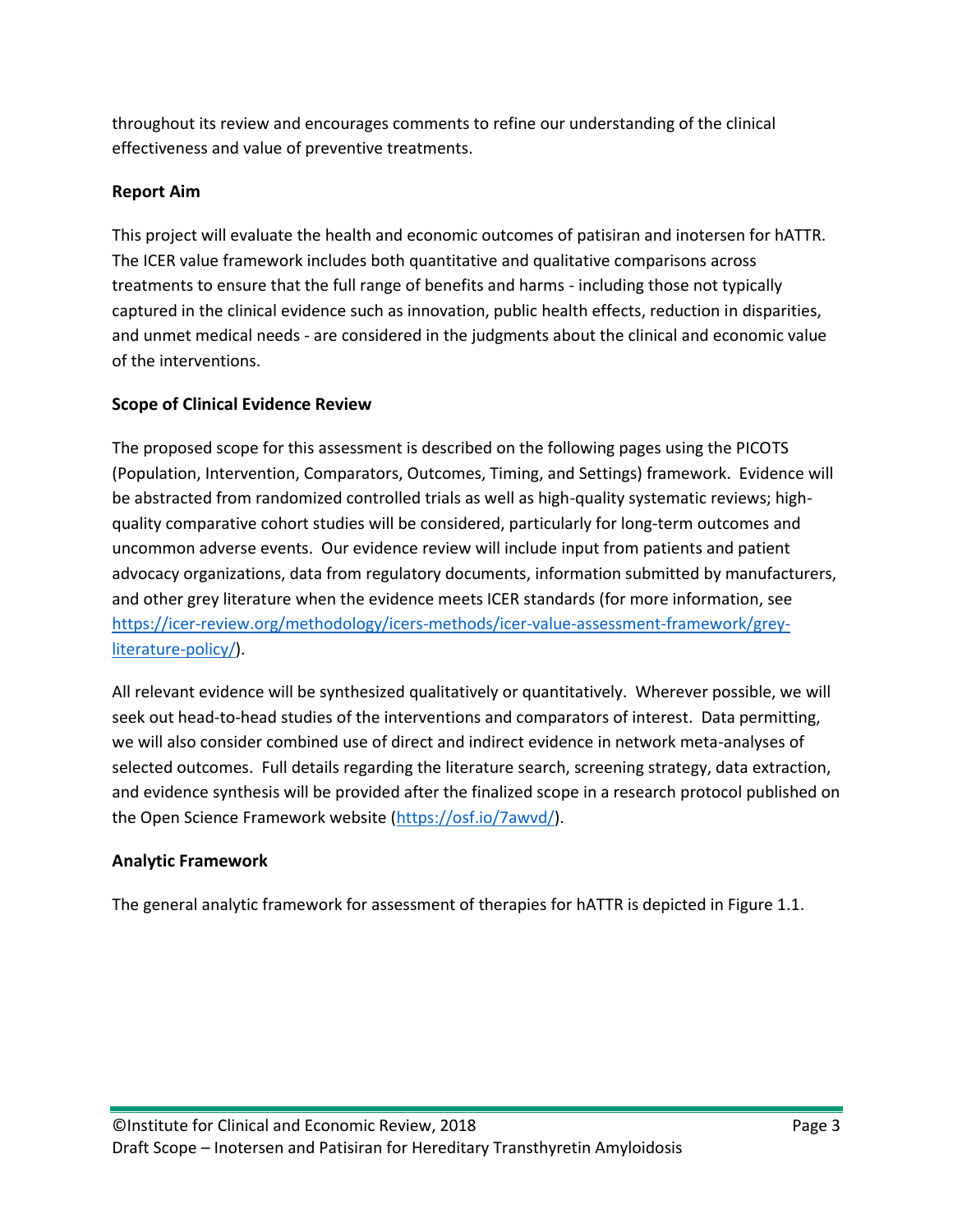#### **Figure 1.1. Analytic Framework: Therapies for Hereditary ATTR (hATTR) amyloidosis**



AE: adverse event, SAE: serious adverse event

The diagram begins with the population of interest on the left. Actions, such as treatment, are depicted with solid arrows which link the population to outcomes. For example, a treatment may be associated with specific health outcomes. Outcomes are listed in the shaded boxes; those within the rounded boxes are intermediate outcomes (e.g. neuropathy impairment score), and those within the squared-off boxes are key measures of benefit (e.g., quality of life). The key measures of benefit are linked to intermediate outcomes via a dashed line, as the relationship between these two types of outcomes may not always be validated. Curved arrows lead to the adverse events of treatment which are listed within the blue ellipse.

# *Populations*

The population of focus for the review is adults with hereditary ATTR (hATTR) amyloidosis, formerly known as familial amyloid polyneuropathy (FAP).

#### *Interventions*

The list of interventions was developed with input from patient organizations, clinicians, manufacturers, and payers on which drugs to include. The full list of interventions is as follows:

• Patisiran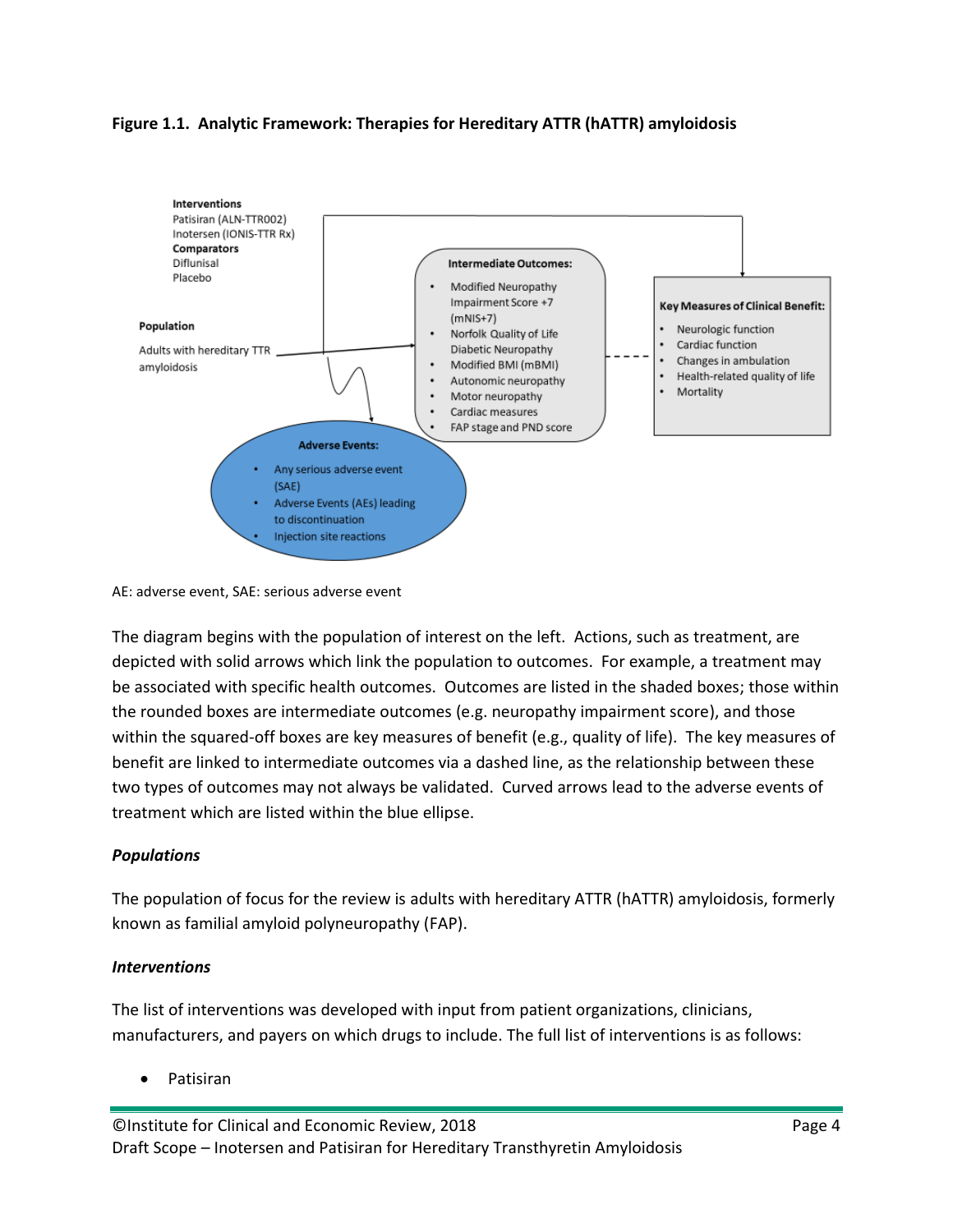• Inotersen

#### *Comparators*

The comparator in clinical trials was placebo, reflecting best supportive care. Data permitting, we also intend to compare each of the agents to each other and to diflunisal.

#### *Outcomes*

The outcomes of interest are described in Table 1.1 below.

#### **Table 1.1. Key Outcomes and Harms**

| <b>Outcomes</b>                                 | <b>Key Harms</b>                                   |
|-------------------------------------------------|----------------------------------------------------|
| Neuropathy (e.g., Modified Neuropathy           | Significant adverse events                         |
| Improvement Score)                              |                                                    |
| <b>BMI/albumin level</b>                        | Adverse events leading to discontinuation          |
| Living independently                            | Injection site reactions                           |
| Mobility                                        | Thrombocytopenia (platelet count decrease) causing |
|                                                 | significant bleeding                               |
| Pain                                            |                                                    |
| Ability to attend to activities of daily living |                                                    |
| Quality of life                                 |                                                    |
| Cardiac function                                |                                                    |
| Mortality                                       |                                                    |

#### *Timing*

Evidence on intervention effectiveness will be derived from studies of at least one year's duration and evidence on harms from studies of at least three months' duration.

#### *Settings*

All relevant settings will be considered, with a focus on outpatient settings in the United States.

# **Other Benefits and Contextual Considerations**

Our reviews seek to provide information on other benefits offered by the intervention to the individual patient, caregivers, the delivery system, other patients, or the public that would not have been considered as part of the evidence on comparative clinical effectiveness. These elements are listed in Table 1.2.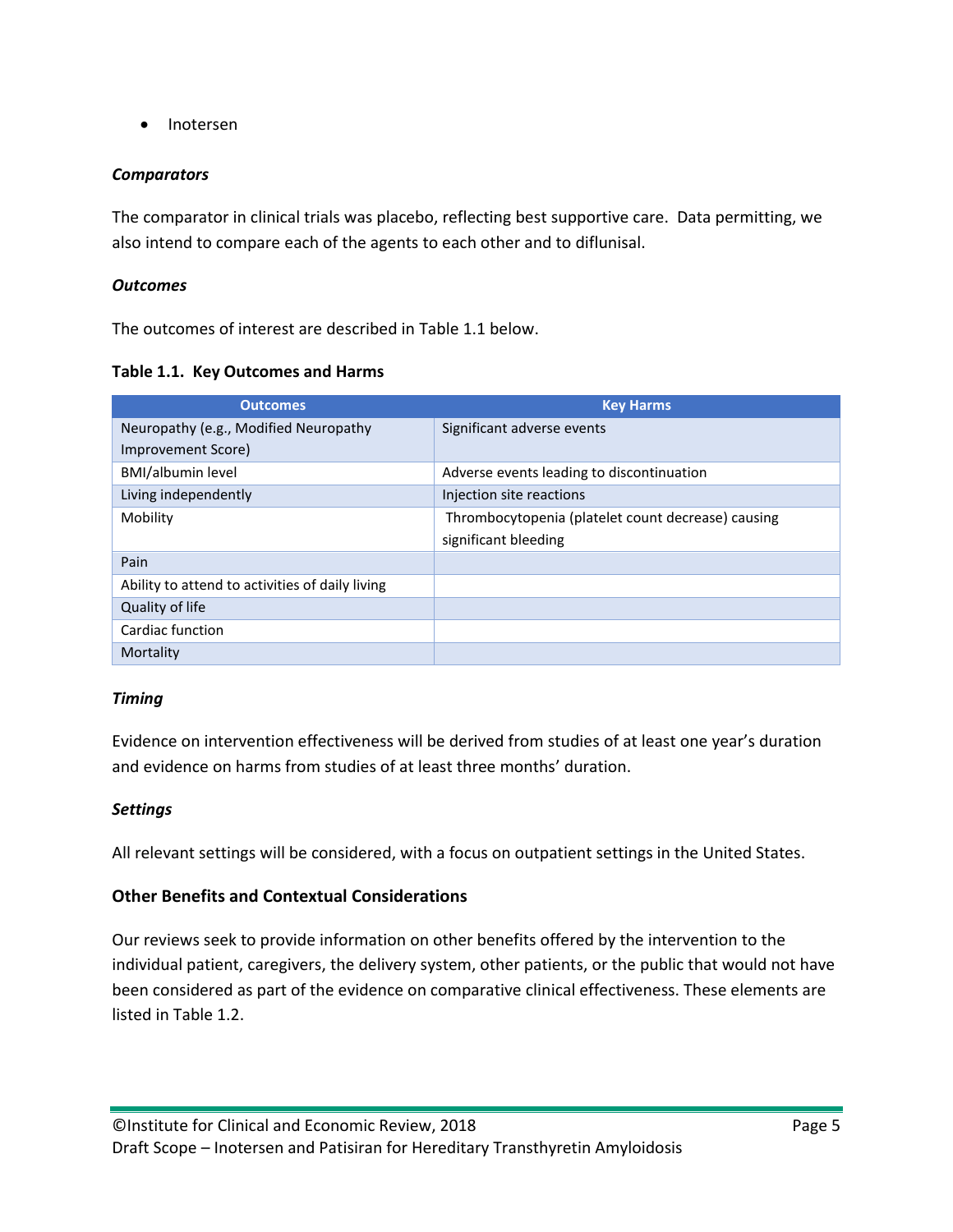|  | Table 1.2. Potential Other Benefits and Contextual Considerations |  |  |  |
|--|-------------------------------------------------------------------|--|--|--|
|--|-------------------------------------------------------------------|--|--|--|

| <b>Potential Other Benefits</b>                                                                                      |
|----------------------------------------------------------------------------------------------------------------------|
| This intervention provides significant direct patient health benefits that are not adequately captured by the        |
| QALY.                                                                                                                |
| This intervention offers reduced complexity that will significantly improve patient outcomes.                        |
| This intervention will reduce important health disparities across racial, ethnic, gender, socio-economic, or         |
| regional categories.                                                                                                 |
| This intervention will significantly reduce caregiver or broader family burden.                                      |
| This intervention offers a novel mechanism of action or approach that will allow successful treatment of many        |
| patients who have failed other available treatments.                                                                 |
| This intervention will have a significant impact on improving return to work and/or overall productivity.            |
| Other important benefits or disadvantages that should have an important role in judgments of the value of this       |
| intervention.                                                                                                        |
|                                                                                                                      |
| <b>Potential Other Contextual Considerations</b>                                                                     |
| This intervention is intended for the care of individuals with a condition of particularly high severity in terms of |
| impact on length of life and/or quality of life.                                                                     |
| This intervention is intended for the care of individuals with a condition that represents a particularly high       |
| lifetime burden of illness.                                                                                          |
| This intervention is the first to offer any improvement for patients with this condition.                            |
| Compared to "the comparator," there is significant uncertainty about the long-term risk of serious side effects      |
| of this intervention.                                                                                                |
| Compared to "the comparator," there is significant uncertainty about the magnitude or durability of the long-        |
| term benefits of this intervention.                                                                                  |
| There are additional contextual considerations that should have an important role in judgments of the value of       |
| this intervention.                                                                                                   |

ICER encourages stakeholders to provide input on these elements in their public comment submissions.

# **Scope of Comparative Value Analyses**

As a complement to the evidence review, we will develop an economic evaluation model to assess the cost-effectiveness of the treatments of interest (inotersen and patisiran) relative to conventional support therapy that has available clinical and economic evidence for the treatment of patients with hereditary ATTR (hATTR) amyloidosis, formerly known as familial amyloid polyneuropathy (FAP). A cohort of patients will transition between health states during predetermined cycles over a lifetime time horizon. The model will include one event, liver transplant, and 5 health states: (i) disease stage 1, where the patient does not require assistance with ambulation, (ii) disease stage 2, where the patient requires carer assistance or a walking aid, (iii) disease stage 3, where the patient is bed-bound, (iv) post-liver transplantation disease stage 1 and (v) death. The model will follow patients from treatment initiation until death, given available evidence. In addition, cost-effectiveness will be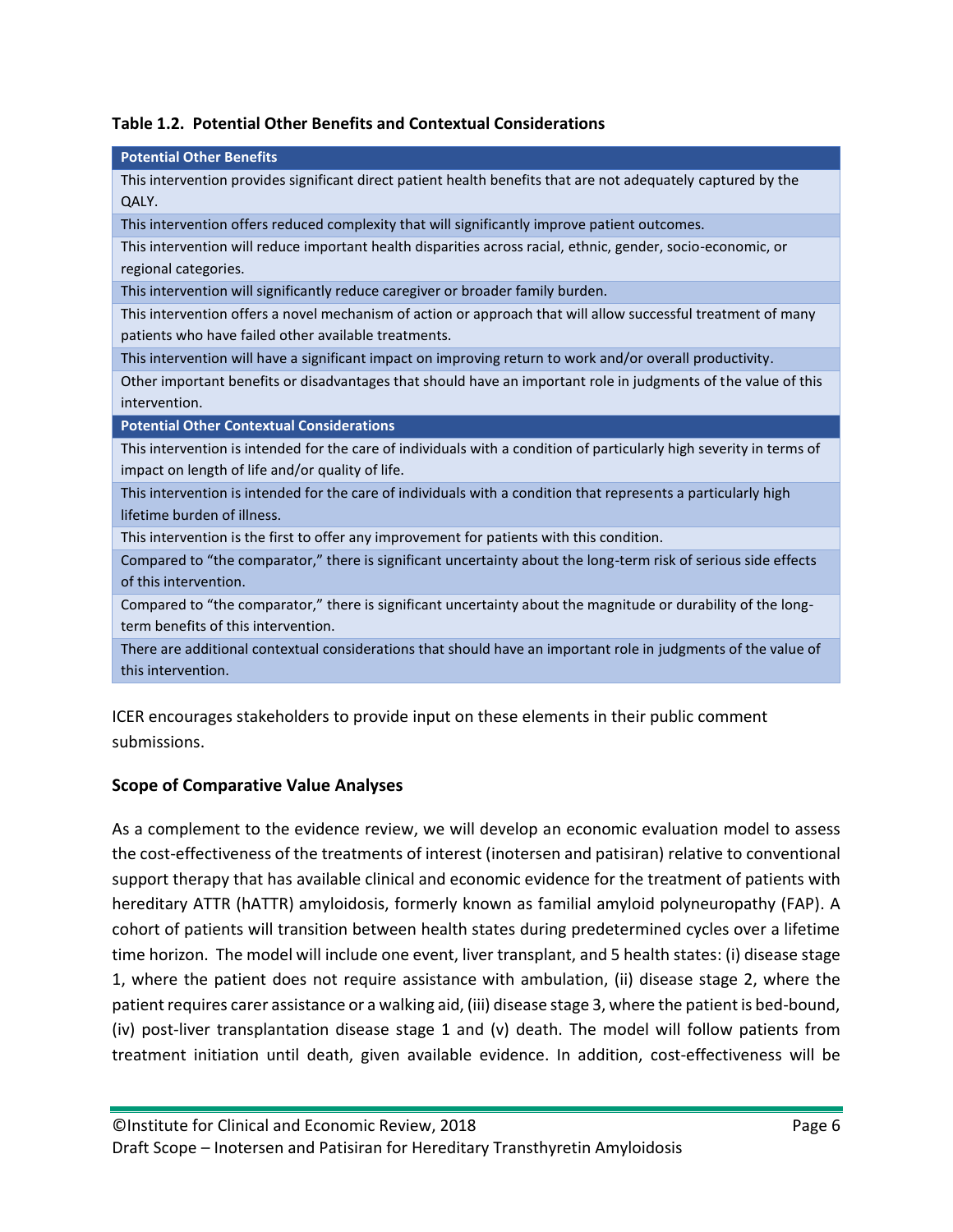estimated for shorter time horizons (e.g., five years) and if possible for patient subgroups reflecting heterogeneity within V30M populations.

Under ICER's modifications to the value assessment framework for treatments for ultra-rare diseases, we will consider dual "base cases," which will reflect the health system (i.e., a focus on direct medical care costs only) and societal perspectives. A societal perspective is included if appropriate data are available, and if it is anticipated that the impact of the treatment on patient and caregiver productivity, education, disability, and nursing home costs are substantial, and large relative to health care costs. If not assessed as a dual base case, a societal perspective will be considered in a scenario analysis.

Model inputs will be informed by existing clinical evidence and any published economic evaluations. Key model inputs will include clinical probabilities, overall survival, occurrence of adverse events, quality of life values, and health care costs. Treatment effectiveness will be estimated using published estimates and potentially meta-analysis of published evidence. Probabilities, costs, and other inputs may differ between treatments to reflect varying effectiveness between interventions; however, health state utility values will be consistent across interventions.

Health outcomes and costs will be dependent on time spent in each health state, clinical events, adverse events (AEs), and direct medical costs. The health outcome of each intervention will be evaluated in terms of life-years and quality-adjusted life years (QALYs) gained. Quality of life weights will be applied to each health state. The model will include direct medical costs, including but not limited to costs related to condition-related care and serious adverse events. Relevant pairwise comparisons will be made between treatments(when feasible), and results will be expressed in terms of the incremental cost per QALY gained, cost per life-year gained, and cost per intermediate outcome (e.g., neuropathy response) achieved.

In a separate analysis, we will explore the potential health system budgetary impact of treatment over a five-year time horizon, utilizing published or otherwise publicly-available information on the potential population eligible for treatment and results from the model for treatment costs and cost offsets. This budgetary impact analysis will indicate the relation between treatment price and level of use for a given potential budget impact and will allow assessment of any need for managing the cost of such interventions.

More information on ICER's methods for estimating potential budget impact can be found at: [http://icer-review.org/wp-content/uploads/2016/02/ICER-Value-Assessment-Proposed-Updates-](http://icer-review.org/wp-content/uploads/2016/02/ICER-Value-Assessment-Proposed-Updates-Webinar-021317.pdf)[Webinar-021317.pdf.](http://icer-review.org/wp-content/uploads/2016/02/ICER-Value-Assessment-Proposed-Updates-Webinar-021317.pdf)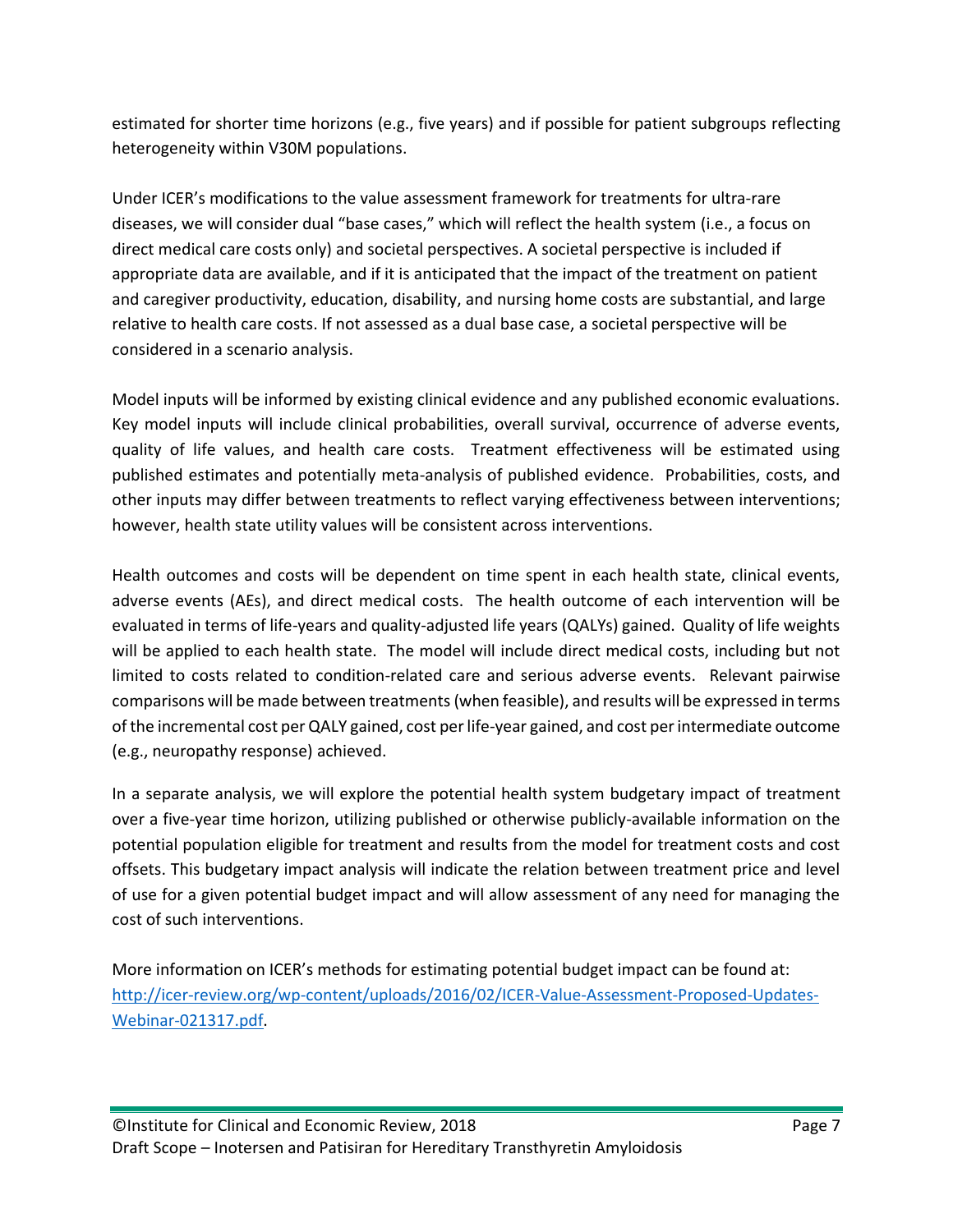#### *Identification of Low-Value Services*

As described in its Final Value Assessment Framework for 2017-2019, ICER will now include in its reports information on wasteful or lower-value services in the same clinical area that could be reduced or eliminated to create additional resources in health care budgets for higher-value innovative services (for more information, see [https://icer-review.org/material/final-vaf-2017-](https://icer-review.org/material/final-vaf-2017-2019/) [2019/\)](https://icer-review.org/material/final-vaf-2017-2019/). These services are ones that would not be directly affected by patisiran or inotersen, as these services will be captured in the economic model. Rather, we are seeking services used in the current management of transthyretin amyloidosis beyond the potential offsets that arise from a new intervention. ICER encourages all stakeholders to suggest services (including treatments and mechanisms of care) that could be reduced, eliminated, or made more efficient.